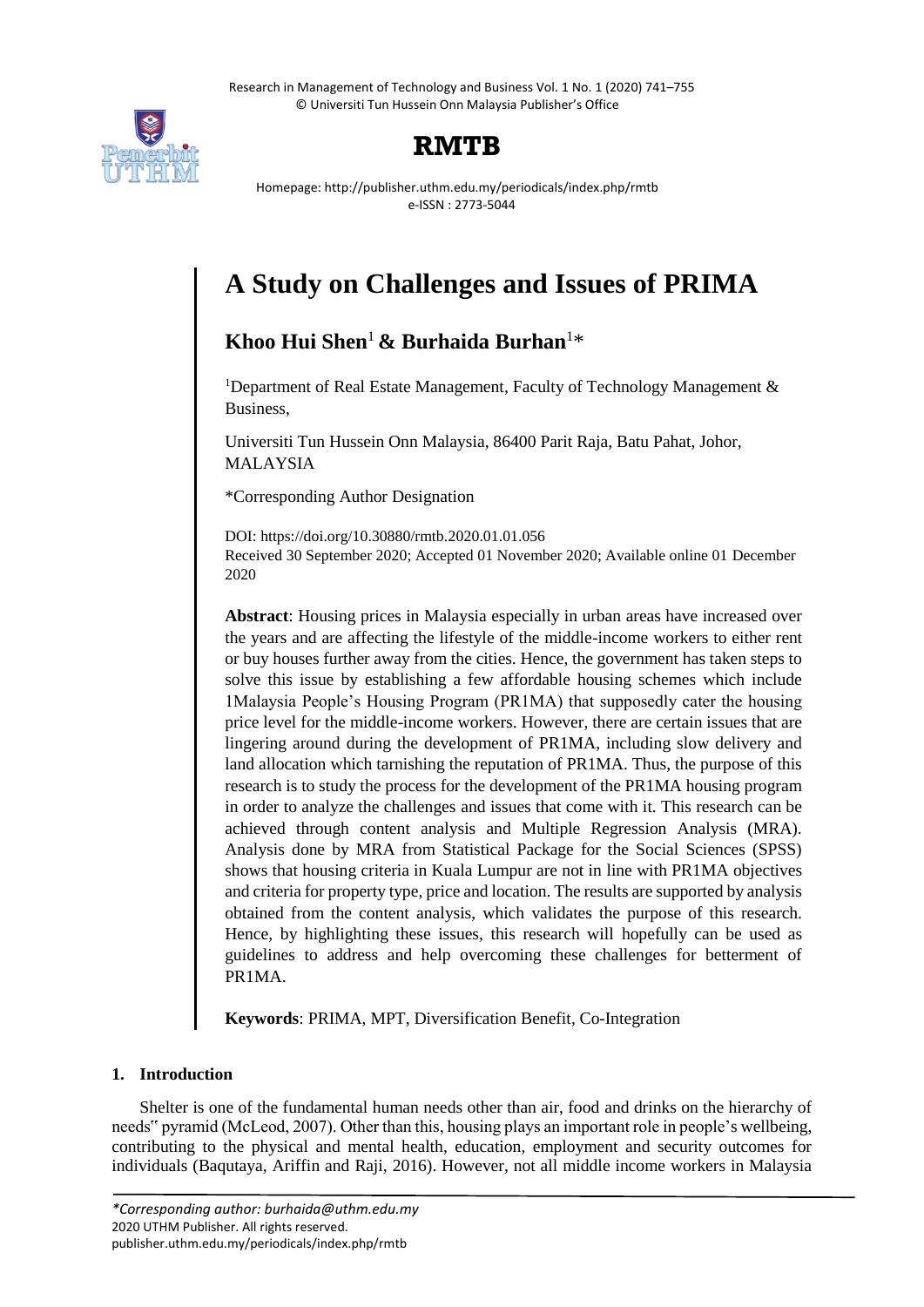can afford to own a roof above their head, since the property prices are sky-high and the middle income workers are forced to rent a house or live at a place which is far-flung from the city, especially people who work in Kuala Lumpur. According to the Valuation and Property Service Department (JPPH), Kuala Lumpur has the most expensive house price in Malaysia with an average price of RM 718,755 in Q3 2015 (Guide, 2016).

Quoting data from the Department of Statistics Household Income Survey 2012, Abdul Rahman Dahlan which is Minister Housing of Malaysia said that approximately 80% of Malaysians earn below RM 6,954 per month and this group can only afford houses priced at RM300,000 and below based on the credit line of 30% of net income at the current base lending rate (BLR) of 6.6% (Hisyam, 2013). In comparison, National Property Information Centre (NAPIC)"s 2012 report states that the percentage of all new housing units launched which priced below RM250,000 is 31.7% and this shows that there is imbalance between the demand and supply of affordable houses towards the right target group in Malaysia which a 40% serious gap is existing between the affordable house compared to the demand (Hisyam, 2013).

#### 1.1 Research Background

In Malaysia, since the supply of affordable housing cannot meet the demand of the middle-income group and become a more critical problem for the middle-income group, the government has introduced the 1 Malaysia People"s Housing Program (PRIMA). PR1MA was established under the PR1MA act 2012 to plan, construct and maintain high-quality housing with lifestyles concept for middle-income households with a monthly household income between RM 2,500 to RM 10,000 in key urban centres (Goh, 2016).

At the end of July 2015, there were 153,807 units approved by Member of Corporation PR1MA (MOC), 112,060 units under planning, 41,187 units under construction and 560 units completed (PR1MA Corporation Malaysia, 2015). This entire project is running in every state not only at peninsular west but also peninsular east throughout the country. The 560 completed units PR1MA house is located at Precinct 11, Putrajaya and handed over to buyers on 7th March 2015. All these houses cost from RM 120,000 to RM 150,000 which are 20% to 30% lower than the market price (Fadzell, 2015).

One of the roles of PR1MA is to act as developer to supervise, plan and execute the design, construction, maintenance and operation of PR1MA communities. PR1MA is a smart partnership between the government and the private sector whereby the government provides the land while reputable private sector developers have been invited to participate in the construction of affordable houses (Chor, 2012). There are many private companies such as Putrajaya Holdings, SP Setia, Sime Darby and others have joined this project to ensure its successful implementation.

#### 1.2 Problem Statements

PR1MA is a great project for medium-income households or first time homebuyers to own a house. Through PR1MA, more Malaysian will be able to own a house and thus assure them a better future (Chor, 2012) but there has been a debate regarding the "unrealistic" targets and the "total failure" initiative condoned by the government of Malaysia. Dr Danielle Gambero, CEO of consultancy group REI Group of Companies mentioned during question-and-answer session at PropertyGuru's Property Market Outlook 2016 that PR1MA initiative started as a good idea but it has failed its mission to provide affordable housing in the right locations, not meeting the government"s set targets and he said that government, developers and markets are not happy with this project (Yeong, 2015).

Under the National Housing Agenda, PR1MA has been tasked to develop 500,000 units of affordable houses nationwide by 2020 (Goh, 2016). Property magazine publisher KK Chua, who was one of the panels during the PropertyGuru's forum says that only 72 PR1MA projects that can provide 50,000 units or 10% of the target of 500,000 by year 2020 have been approved and managing director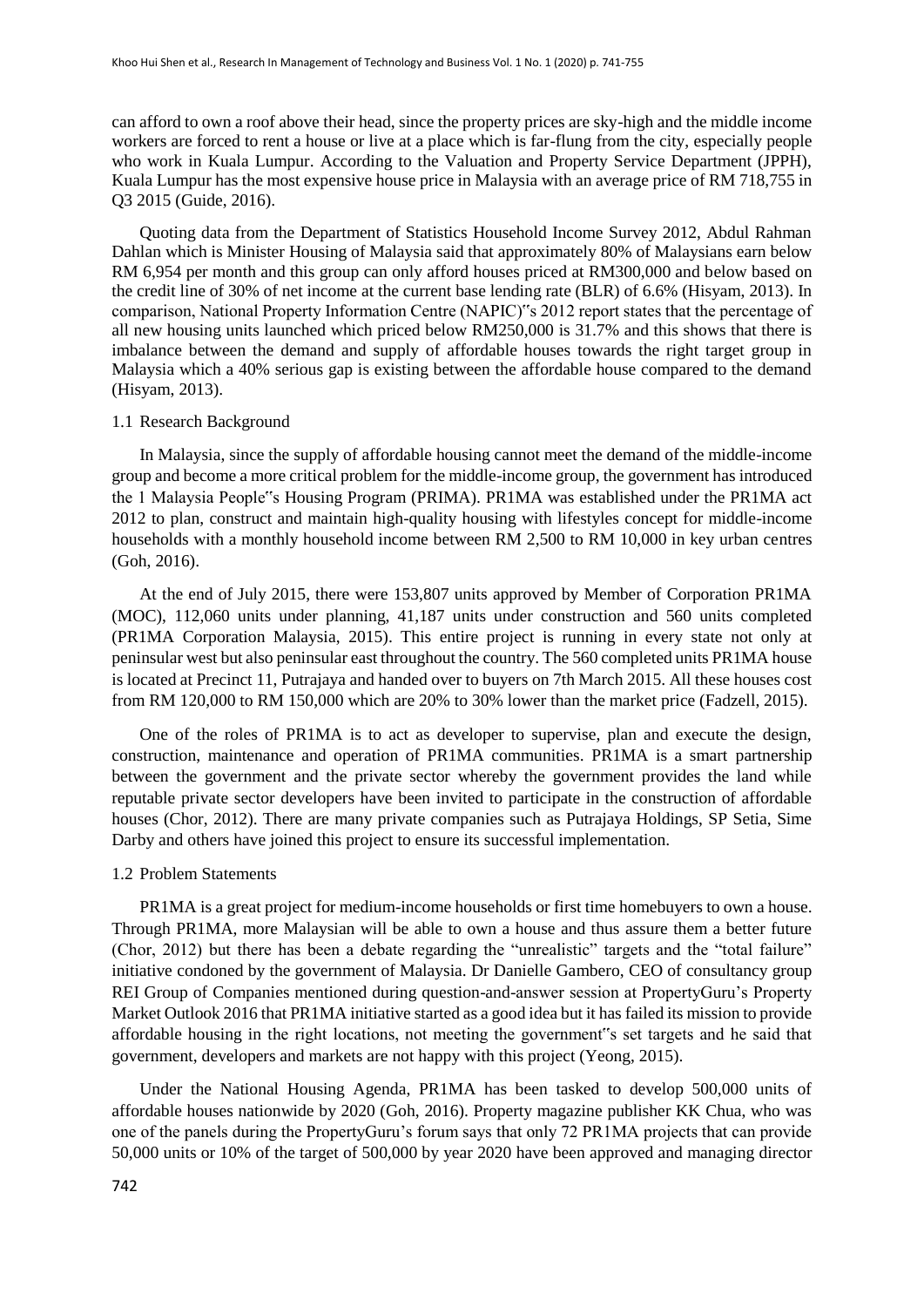of Property Insight"s publisher Armani Media criticises none has been delivered out of the 50,000 approved units (Yeong, 2015).

Next, one of the developer that secured a contract worth RM230 million under PR1MA, Bina Puri Holding executive director Matthew Tee said lucrative profit margin would not be given by building affordable house and there is no way for the large township developer to make profit from selling affordable homes after all those statutory payments for developers built into the cost of development (Saieed, 2016). Siva Shanker who is a CEO of property agency PPC International said that private developers should not be forced to do social responsibility work or be asked to partner the government in doing this, because it will bring to generate the bad result on PR1MA projects (Yeong, 2015).

Other than this, Malaysia House Buyers Association (HBA) Honorary Secretary General Chan Kim Loong criticized the cooperation between PR1MA and the private developers cause the price of PR1MA housing being push up or the price offered by PR1MA actually just slightly lower than the market price which does not achieve the objective of PR1MA (Yeong, 2014). He also questioned how the private developers being chosen and the promises and responsibilities that were taken into consideration by the developers when PR1MA offered them the projects.

Furthermore, PR1MA chief executive officer Datuk Abdul Mutalib Alias confesses that the corporation has not been very good at explaining to stakeholders and the public the causes for the slow delivery. Land banking, developers' margins and approvals are some of the issues that the corporation has to deal with during the development of PR1MA. Industry experts say that having a supportive infrastructure to develop affordable-housing projects such as tax incentives could also help as privatesector developers will be more willing to allocate more land for such projects (Saieed, 2016). Hence, with the issues and arguments that have arisen regarding the development of PR1MA, it is only logical that these issues are addressed and further studied for the betterment of PR1MA implementation.

#### 1.3 Research Questions

Given the research issues and discussed in the preceding section, the following are the research questions:

- (i) What are the processes involved in developing a PR1MA housing program?
- (ii) What are the challenges and issues for PR1MA development in Kuala Lumpur?

#### 1.4 Research Objectives

The following are the research objectives that this research tries to achieve:

- (i) To study the process for the development of the PR1MA housing program.
- (ii) To analyze the challenges and issues for PR1MA development in Kuala Lumpur.

#### 1.5 Significance of the Study

There is a need to study the challenges and issues concerning PR1MA such as slow delivery and land allocation can be resolved in order to get more detailed understanding of the issues and challenges to meet the PR1MA housing delivery target.

#### 1.6 Scope of the Study

The scope of this study covers:

(i) This research only focuses on the PRIMA project, which is completed, or under construction in Kuala Lumpur because there is more demand in this state and it has the highest number of applicants based on the PR1MA statistic.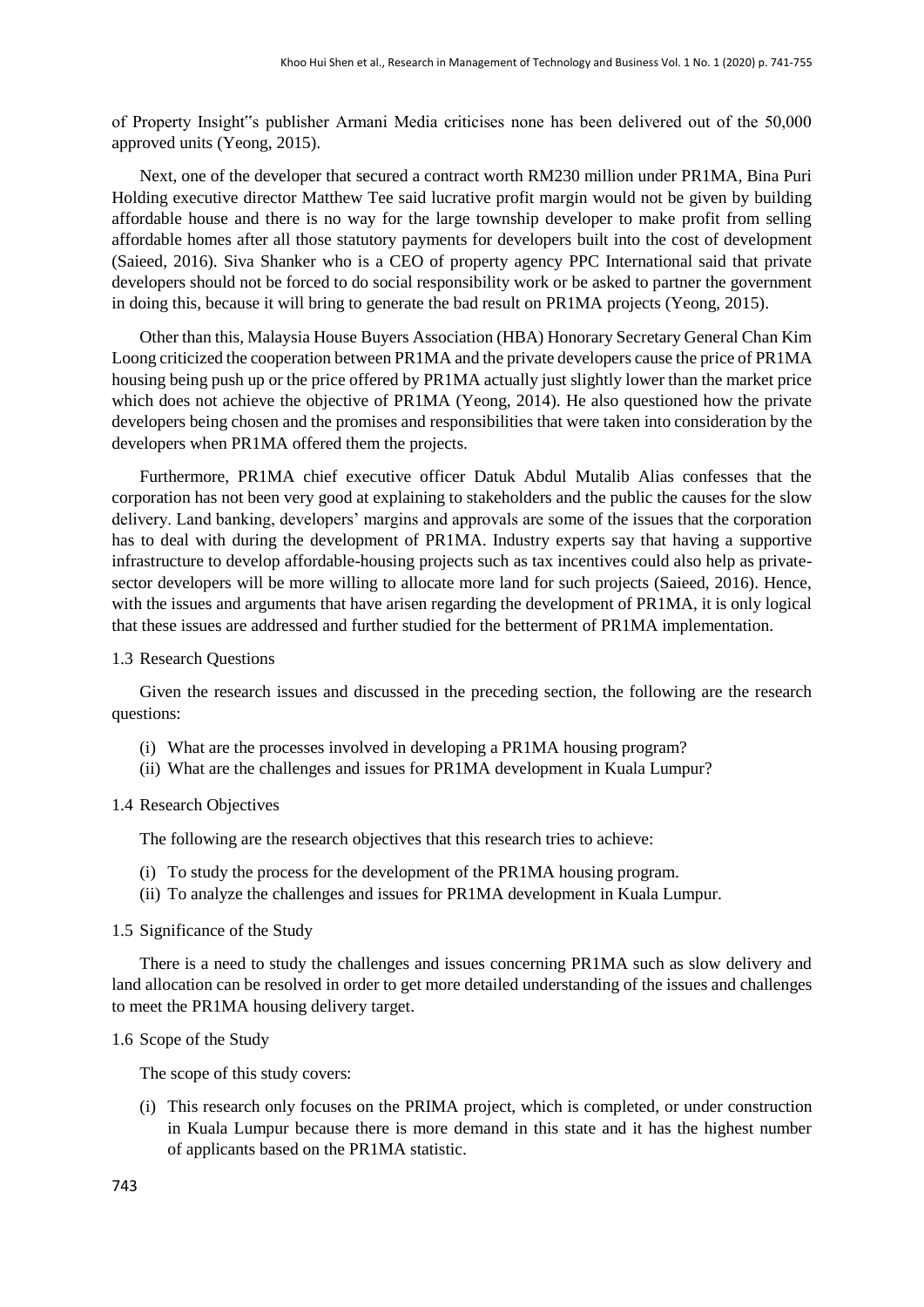- (ii) Residential transaction data in Kuala Lumpur from year 2011 to 2016 are used for this research.
- (iii)Statistical Package for the Social Sciences (SPSS) software uses only Multiple Regression Analysis (MRA) to analyze data obtained from the Department of Valuation and Property Services (JPPH) Kuala Lumpur.

#### **2. Literature Review**

According to Michael and Wood (1989), affordability is the characteristic of a product with a selling price that approaches its functional worth and is within the consumer's ability to pay. Housing affordability is the main concern in most of the countries and affordability issues in Malaysia has never been dealt with in detail and no specific study on housing affordability has been done. Housing affordability is defined as a characteristic of housing services as it relates to the ability and desire of the consumer to pay for it rather than as a characteristic of it (Yang and Chen, 2014). Housing affordability can be said as a household"s ability to meet housing costs without imposing excessive constraints on non-housing consumption.

#### 2.1 Malaysia Housing Policy

According to Idrus and Siong (2008), the policy on home owning policy, which was implemented at the early stage of independence, was concerned with the provision of cheap housing as a basic social need. Besides, the first Malaysia Plan stressed the government role in providing low cost houses to lowincome groups, the services of the Housing Trust were provided to the state government for undertaking the low-cost housing projects and new construction techniques are used to speed up construction and directly lower the cost. Malaysia has undergone rapid urbanization and industrialization since the early 1970s and this causes the government to pay more attention to the lower income group and provide low cost houses to meet the housing demand. Besides, the residential pattern for Malay, Chinese and Indian which are the three main ethic group in Malaysia is totally different due to different economic activities carried out 30 years ago for example most of the Malay stay in rural area, Chinese in urban area while Indians live in oil palm and rubber estate (Tan, 2011) and it is part of the British"s administration strategy (Idrus and Siong, 2008).

Part of the strategy of NEP is that Malays are encouraged by the Malaysian government to migrate to urban centres and this is to change the character of urban population, which was dominated by the Chinese, and it can create a new Malay commercial community in urban areas from this strategy (fTan, 2011). The federal government introduced a quota system in housing development to ensure that at least 30 % of Bumiputera houses need to be built in every residential development (Idrus and Siong, 2008).

#### 2.2 Affordable Housing Schemes in Malaysia

There have been numerous housing policies and programmes that have been developed by the government of Malaysia throughout the years since after independence (Idrus and Siong, 2008) through Malaysia Plans. During the Tenth Malaysia Plans which took action from 2011 until 2015, the government has established different kinds of housing programmes to provide sufficient and affordable houses (RMK11, 2016). There are few programmes like Program Bantuan Rumah (PBR), Program Perumahan Rakyat (PPR) and Rumah Mesra Rakyat 1Malaysia (RMR1M) (RMK11, 2016) were designed to help the low-income household to be able to own a house with some help from the government (Sufian, 2012a).

#### 2.3 Implementation of PR1MA Housing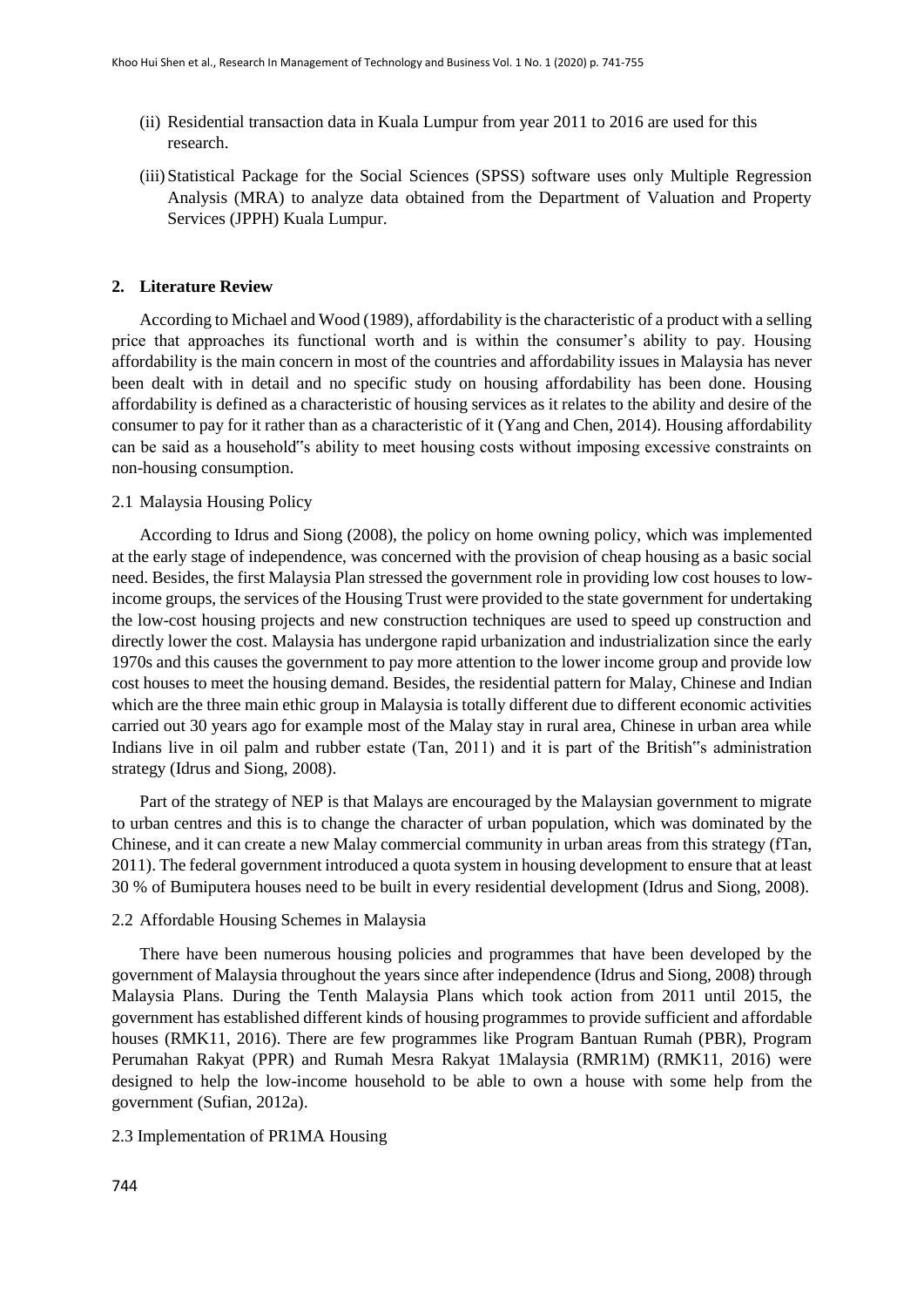The advancement and development of PR1MA project in urban Malaysia range to make a vital financial housing development model. PR1MA is not only a house, it contains civilities, utilities and foundation as instructive, recreational and clinical offices (Eshruq Labin *et al*., 2014). PR1MA housing plan will just concentrate on house costs valued between RM 220,000 and RM 300,000 for first-time homebuyers with a family unit pay of under RM6,000 every month. Under this program, the qualified purchasers can apply for an advance of up to 105% from budgetary foundations with a 30-year instalment plan (Bash, 2015). PR1MA was launched on 4th July 2011 by the Malaysian Prime Minister Datuk Seri Najib Tun Razak under the PRIMA Act 2012 in order to plan, develop, build and offer high quality modern concept housing projects for the middle-income urban settlers (PR1MA.my, 2014). PR1MA provides a great rent-to-own (RTO) scheme for potential buyers who fail to acquire bank loans (NST, 2014). The scheme lets the buyers own the properties by paying rent for between 20 to 30 years.

PR1MA's primary focus is on the household incomes from RM 2,500 to RM10,000 which requires government assistance to close their affordability gap (PR1MA Corporation Malaysia, 2015). This group of household incomes applies to 60% of the population. This means, with other projects and programmes by the government, 90% of the Malaysian citizens would be covered by the government assisted programs. However, the applicants must be at least 21 years of age and the owners of PR1MA are not allowed to sell the purchased units within 10 years' time (Maram, Yassin and Shamsudin, 2015). With most other acts related to housing construction such as the Housing Development, Town and Country Planning Act 1974, Street, Drainage and Building Act 1976 and Uniform Building by-Laws 1984 are all under the jurisdiction of the Ministry of Housing and Local Government. However, when PR1MA was introduced, although this act related to housing, this act was placed under the jurisdiction of the Prime Minister's Department (Sufian, 2012b). It has become a question mark whether the privilege PR1MA that covers topics related to ownership and rental housing for moderate groups compared with the cost of home ownership and rental prices for low-income groups so that this act is placed directly under the control and supervision of the Prime Minister.

The implementation of projects under PR1MA so far involves a licensed developer controlled by Licensing Development Act. The situation is similar with low-cost housing projects that were developed by a licensed developer. However, as is readily understood, in addition to low-cost housing development undertaken by private developers, low-cost housing was also implemented by several authorities such as the State Economic Development Corporation and the National Housing Department. The same role can be played by existing authorities to develop medium-cost housing, without having to set up a special organization, namely the 1Malaysia Housing Corporation to handle the needs of medium-cost housing problems (Sufian, 2012b). This will not only reduce the financial burden of administering the new organization like this, but can coordinate housing policy for the two categories of medium-cost and low-cost houses.

With projects all over Malaysia, PR1MA is managed by PR1MA Berhad, which is a government owned company under the Prime Minister Department (Sufian, 2012a) has taken its first step on 29th November 2011,as Dewan Rakyat has passed PR1MA Bill 2011 which then also passed by the Dewan Negara on 23rd December 2011, which later on, PR1MA Act 2012 received Royal assent on 30 January 2013. Hence, almost a year later on 1st January 2013, PR1MA Act 2012 was enforced in Peninsular Malaysia and Labuan Perbadanan PR1MA Malaysia was officially formed. Afterwards, the board of PR1MA was appointed by Prime Minister Datuk Seri Najib Razak on 12th March 2013 and the board began their first board meeting on 16th April 2013 (PR1MA Corporation Malaysia, 2015). PR1MA has continued to operate until the present day.

#### 2.4 Issues and Challenges

There will be many issues and challenges faced by the developers in every housing development and this will also happen during the PR1MA development. The PR1MA chief executive officer Datuk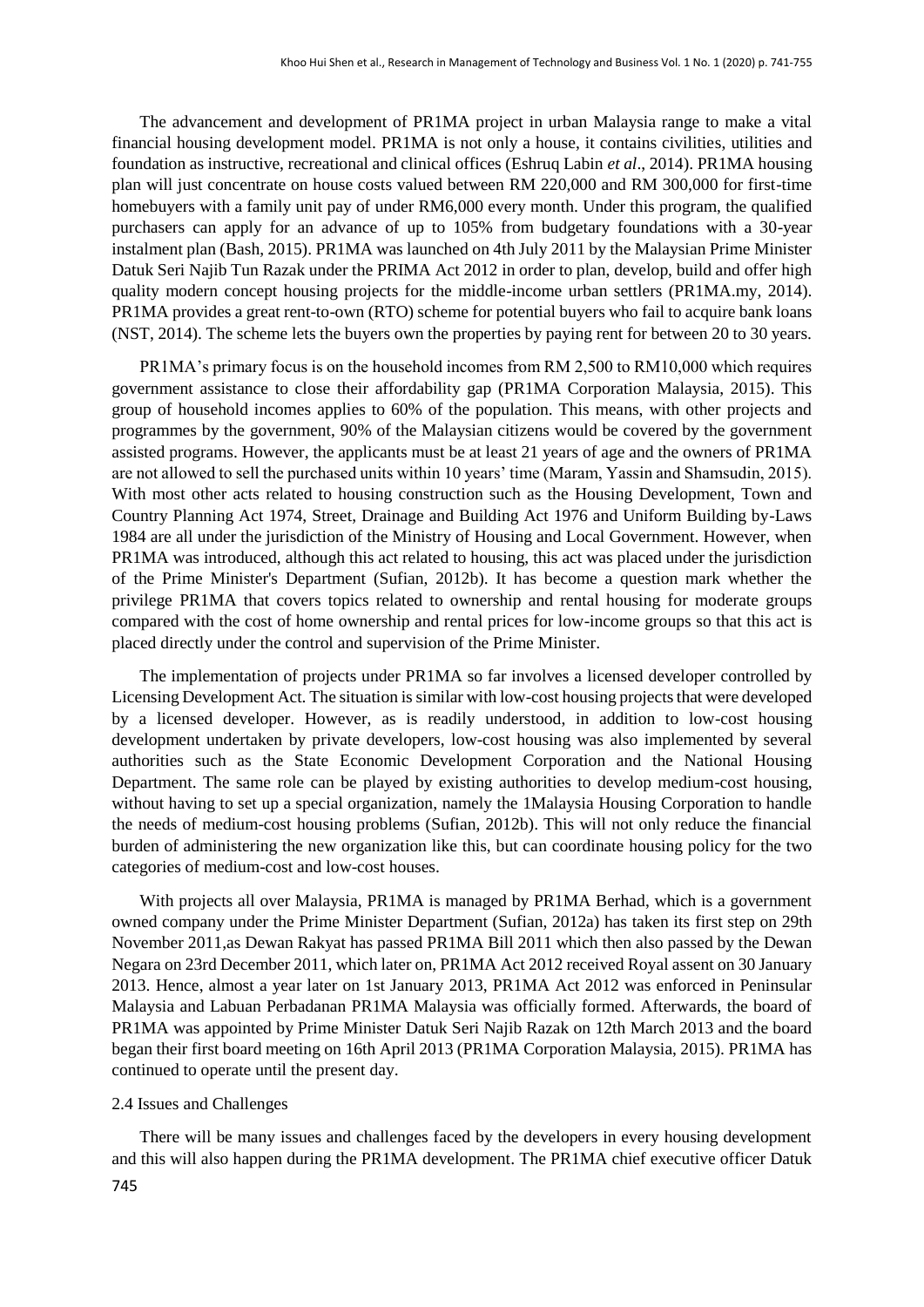Abdul Mutalib Alias has mentioned a few major challenges they are facing right now which are looking for suitable land and location for PR1MA, obtained planning approval from the local authorities and also developers" profit margin (Saieed, 2016).

PR1MA chief executive officer Datuk Abdul Mutalib Alias mentioned that one of the challenges and factors that cause slow delivery of PR1MA housing is to acquire and identify the suitable land for PR1MA development (Saieed, 2016). He added the process in identifying and allocating suitable land can be sped up with the help of authorities. Abdul Mutalib says location is important and he doesn"t want to put the purchaser far away from the city because this will cause them to have to spend more on the transportation cost. There are several state governments allocated land for PR1MA where they have planned to urbanize but these areas most probably far away from amenities and transportation links since area that closer to the local amenities such as school, retailing outlets and public transportation station can only be considered as a good location (Lip Sean and Teck Hong, 2014).

Any development that involves land area more than 50 hectares is required to provide the environment impact assessment (EIA) for acquired planning permission (Abdullah *et al.*, 2011; Omar, 2002). But according to Omar (2002), the period of the development will be lengthened due to the requirement to submit EIA reports to authorities for controlling and monitoring purposes. Aziz, Yi, and Jaafar (2006) mentions that housing developers need to adapt to the land-use requirement quickly due to ever changing rules and policies and they also complained about the period to get planning approval which will cause them to lose money. Obtaining planning permission will or can cause slow delivery of the approved PR1MA project because there are so many layers to go through during the approval process and this is one of the challenges for PR1MA (Saieed, 2016). He adds that different states have their own criteria or requirements when they are giving out the planning permission and therefore stakeholders of PR1MA need to work together to achieve that requirement.

Development margins are lower for affordable homes and developers have many costs to bear in development projects such as high land price and increasing construction cost. These cause most of the developers not interested to join venture with the government to build the PR1MA house. This is shown when not even one of the top ten developers that were called to the meeting conducted by PR1MA corporation is interested in joining PR1MA development (Saieed, 2016).

This problem is solved when PR1MA works together with Real Estate and Housing Developers" Association (REHDA) to explain to developers how PR1MA works on a roadshow and more than 900 proposals have been received from the developers after the roadshow. Bina Puri Holdings Bhd is one of the developers involved in PR1MA development and the executive director Matthew Tee says developers cannot get lucrative profit margin by building affordable homes, adding that the government should provide incentives to encourage developers (Saieed, 2016). This is because private developers might have interest to work with the government to build the affordable house if sufficient incentives are given by the government due to increased land cost. According to Ong (2013), the cost of building a unit will cause the housing price to increase. The cost of construction involves a lot of professional workers with a high level of education, such as engineering, compared to workers who are less educated where developers will be able to charge the cost to the buyer.

#### **3. Research Methodology**

This study employs an empirical approach to data analysis using secondary data sourcing from Jabatan Penilaian dan Perkhidmatan Harta (JPPH) Kuala Lumpur. In this study, MRA is run in SPSS to identify the relationship between the factors and the selling price of property in Kuala Lumpur based on different property type and price range. The output from the MRA is used to identify the criteria of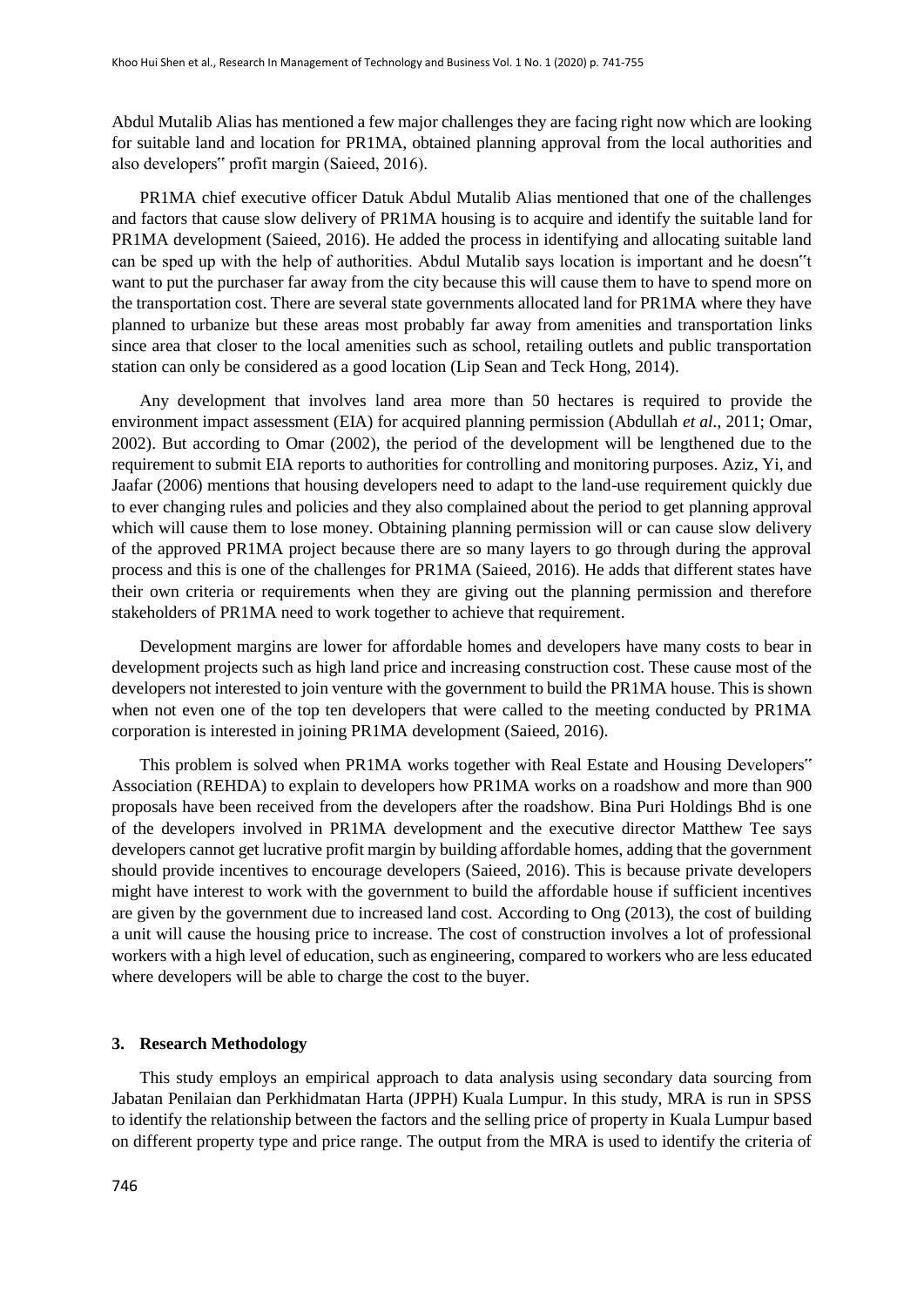housing in Kuala Lumpur and comparison is made towards the criteria of PR1MA housing. From here, issues and challenges of PR1MA development in Kuala Lumpur are identified.

#### 3.1 Data

As noted, this research uses secondary data obtained through Jabatan Penilaian dan Perkhidmatan Harta (JPPH) Kuala Lumpur. Table 1 shows the total unit of housing transacted in Kuala Lumpur from year 2011 to year 2016 based on different property type and price range. The total amount for the high rise building is 33613 while for the non-high rise is 20833. Next, Figure 1 shows the percentages for these two different groups. For high rise buildings, there is only 1% price less than RM 100,000 and 43% is between RM 100,000 to RM 400,000. The remaining 56% is property that is priced greater than RM 400,000. There are 17% of non-high rise buildings less than RM 100,000 and 42% between RM 100,000 to RM 400,000. For the property that price greater than RM 400,000 just 41% only.

| Property type          | Price Range              | Unit   |
|------------------------|--------------------------|--------|
| High Rise Building     | Less than RM $100,000$   | 278    |
|                        | RM 100,000 to RM 400,000 | 14,490 |
|                        | More than RM 400,000     | 18,845 |
| Non-High Rise Building | Less than RM $100,000$   | 3,596  |
|                        | RM 100,000 to RM 400,000 | 8,765  |
|                        | More than RM 400,000     | 8,472  |
| Total                  |                          | 54,446 |



**Figure 1: Percentage of high rise and non-high rise building based on different price range (Khoo, 2016)** 

#### 3.2 Empirical Analysis

The design of this study is essentially quantitative research. Multiple Regression Analysis (MRA) is performed in SPSS to analyze the data obtained from JPPH to acquire the relation between the factor and the price of the affordable housing and indirectly identify the issues and challenges of PR1MA development that cause slow delivery problems. Regression analysis is a statistical tool for the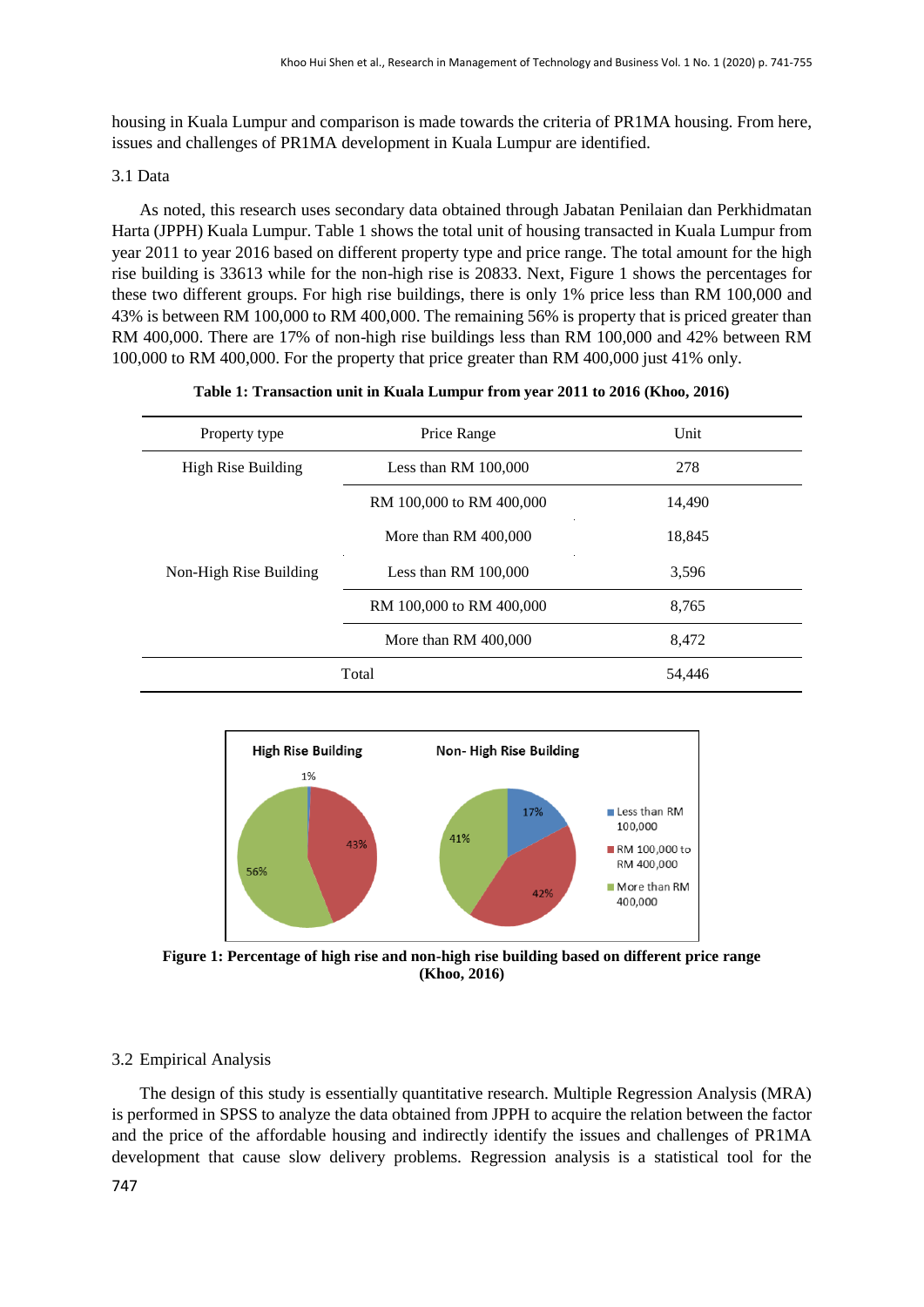investigation of relationships between variables. Multiple Regression Analysis (MRA) is a statistical tool that is used to examine how two or more independent variables are related to the dependent variable. Accurate prediction can be made using the information about all the independent variables using the equation created by MRA after the relationship between the dependent variable and independent variables are identified.

#### 3.3 Multiple Regression Method

Multiple regression is a general statistical technique through which one can analyse the relationship between a dependent or criterion variable and a set of independent or predictor variables (McDonald, 2014). According to Kelley and Maxwell (2003), multiple regression may be viewed either as a descriptive tool by which the linear dependence of one variable on others is summarized and decomposed, or as an inferential tool by which the relationships in the population are evaluated from the examination of sample data. The basic principles of regression analysis used in the bivariate case may be extended to situations involving two or more independent variables.

The general form of the (unstandardized) regression is:

$$
Y'=A+B_1X_1+B_2X_2+.....+B_KX_K
$$

Where Y' represents the estimated value for Y, A is the Y intercept, and the B1 are the regression coefficients. The use of *R*, the coefficient of determination, also called the multiple correlation coefficient, is well established in classical regression analysis (Rao, 1973). Its definition as the proportion of variance explained by the regression model makes it useful as a measure of success of predicting the dependent variable from the independent variables. It is desirable to generalize the definition of *R'* to more general models, for which the concept of residual variance cannot be easily defined and maximum likelihood is the criterion of fit. R-squared is always between 0 and 1. In general, the higher the R-squared which is nearer to 1, the better the model fits the data and vice versa.

#### **4. Data Analysis and Results**

#### 4.1 Multiple Regression Analysis

The results are computed in Table 2 which shows that the  $R^2$  for houses that are greater than RM 400,000 are all higher than the group price between RM 100,000 to RM 400,000 with the exception of groups without high rise building which is 0.015 lower. This indicates that more than 80% of the price of high rise building in Kuala Lumpur can be explained by all the independent variables. This signifies that high rise buildings in Kuala Lumpur are more towards high end housing instead of affordable housing that priced lower than RM 400,000. It means the developments of high rise buildings are more luxurious and priced greater than RM 400,000, which is actually unaffordable for the middle income group. According to Bakhtyar *et al.*, (2012), the developer mostly engaged in constructing medium income and luxury housing in Kuala Lumpur. To make the comparison between the  $R<sup>2</sup>$  of each group more visualized, all the results are presented on Figure 2.

| Types of Property | Price Range | $R^2$ |
|-------------------|-------------|-------|
| All property type | AШ          | 0.512 |

| Table 2: Summary of MRA (Khoo, 2016) |  |  |  |
|--------------------------------------|--|--|--|
|--------------------------------------|--|--|--|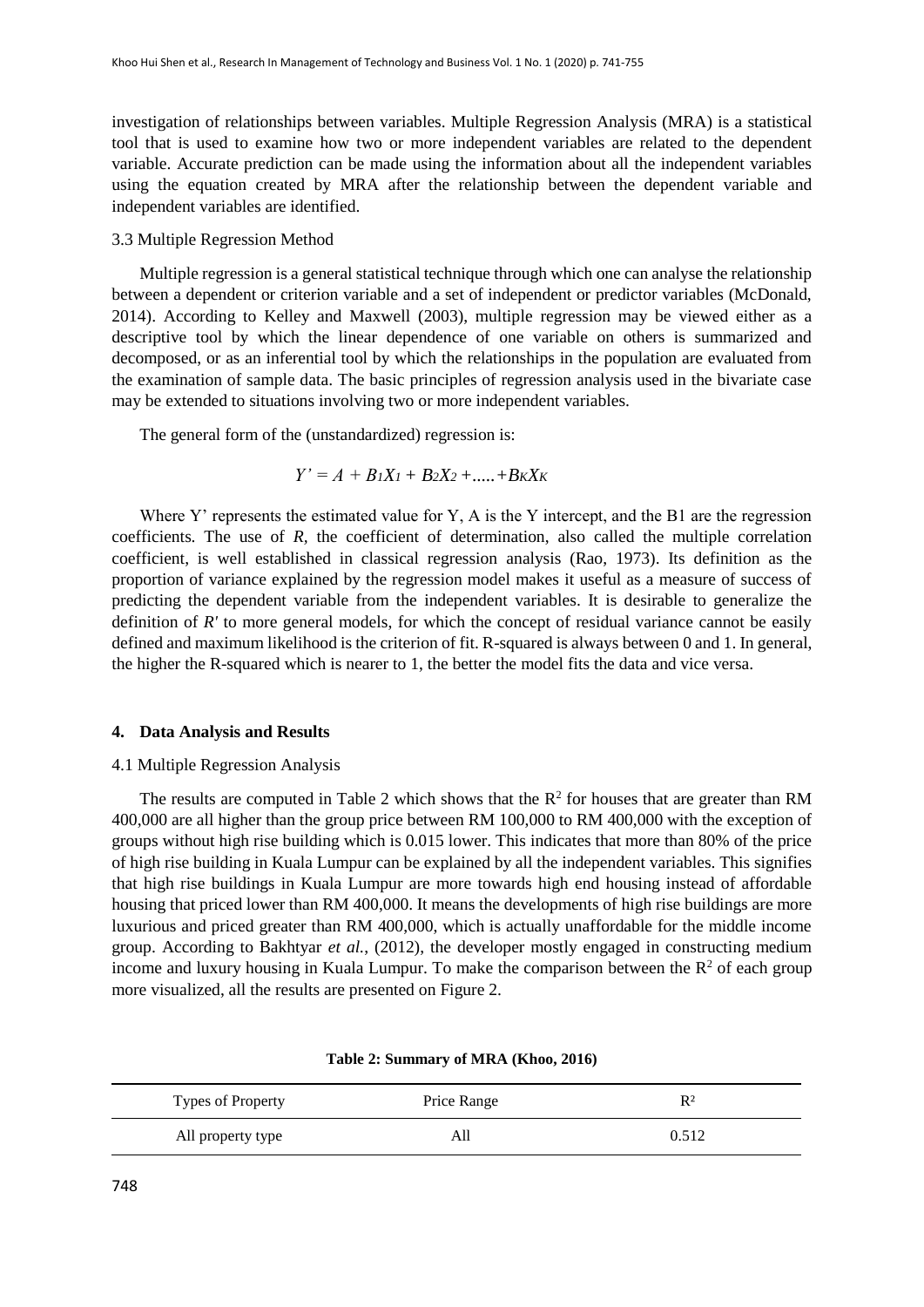|                                     | Less than RM 100,000     | 0.033 |
|-------------------------------------|--------------------------|-------|
|                                     | RM 100,000 to RM 400,000 | 0.335 |
|                                     | More than RM 400,000     | 0.456 |
| All property type without high rise | All                      | 0.455 |
| building                            | Less than RM 100,000     | 0.064 |
|                                     | RM 100,000 to RM 400,000 | 0.525 |
|                                     | More than RM 400,000     | 0.510 |
| Condominium                         | All                      | 0.832 |
|                                     | Less than RM 100,000     | 0.160 |
|                                     | RM 100,000 to RM 400,000 | 0.233 |
|                                     | More than RM 400,000     | 0.830 |
| Apartment                           | All                      | 0.810 |
|                                     | Less than RM 100,000     | 0.137 |
|                                     | RM 100,000 to RM 400,000 | 0.346 |
|                                     | More than RM 400,000     | 0.803 |



#### **Figure 2: Comparison between the R² for different group of property in Kuala Lumpur (Khoo, 2016)**

749 The  $R^2$  for the properties that are greater than RM 400,000 are shown on Figure 2. The value of  $R^2$ for a condominium and apartment that is greater than RM 400,000 is almost the same as the  $R^2$  of all price ranges. This shows that high rise buildings in Kuala Lumpur with higher price can be explained better by the independent variables as compared to other property that are lower than RM 400,000. This also means that most of the high rise buildings in Kuala Lumpur price higher than RM 400,000. According to Ong (2008), Kuala Lumpur has the smallest land area but the highest density, therefore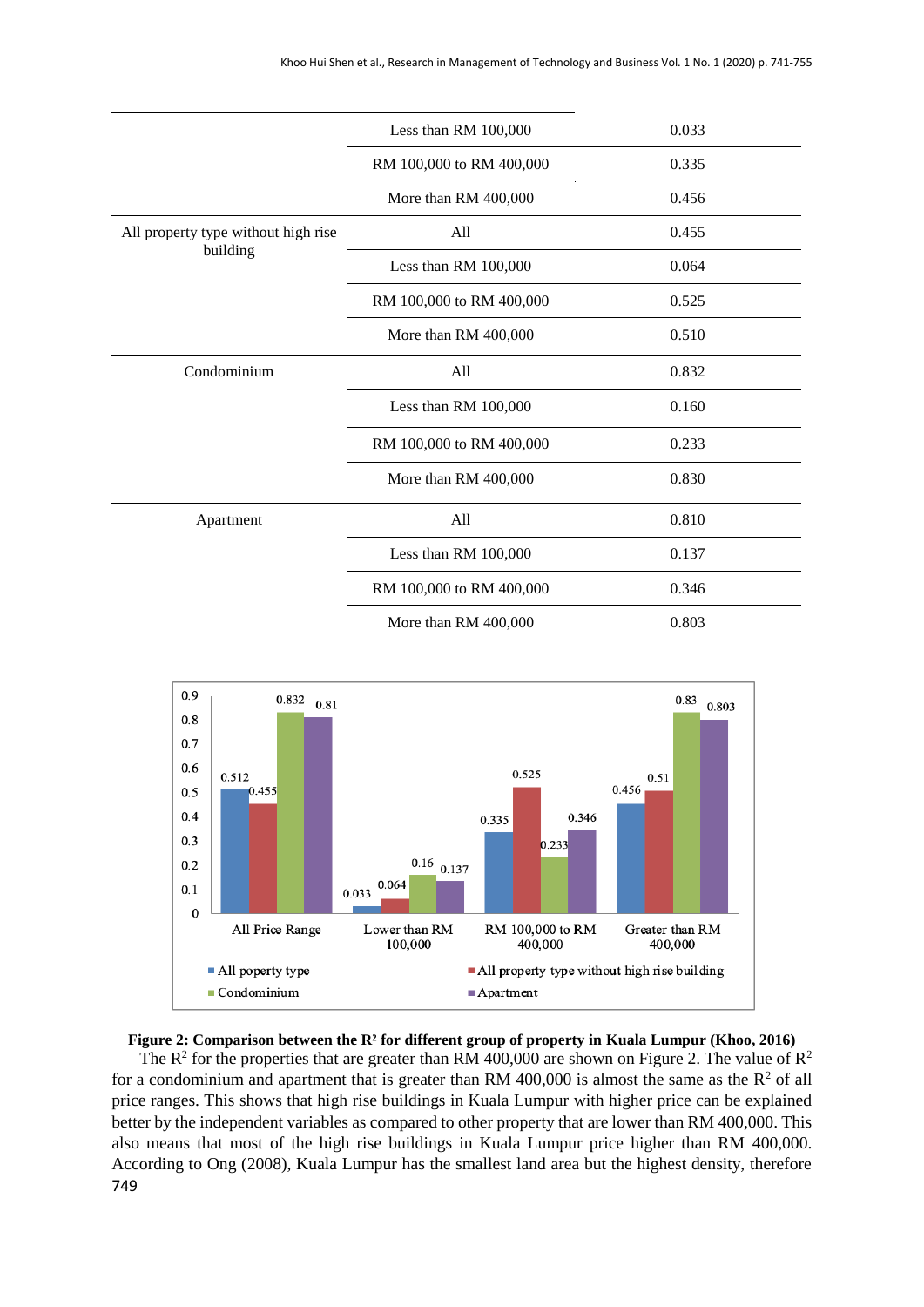development can only be the high-end strata type due to the high cost of land. This is totally different from the concept of PR1MA that plans to develop affordable high rise buildings that price between RM 100,000 to RM 400,000 in Kuala Lumpur. A few questionable issues which are indirectly related to PR1MA development are found. The issue is the differences between the types of affordable housing that are currently offered in Kuala Lumpur and the type of affordable housing launched by PR1MA. Other issues are whether Kuala Lumpur is a suitable location to build affordable housing and the contradiction between the concept of PR1MA and the current development concept of high rise building in Kuala Lumpur.

#### 4.2 Prediction of Price Using MRA Model

Table 3 shows that the  $\mathbb{R}^2$  value is 0.713 which means there is a strong association between the variables. While the  $R^2$  is 0.509 and it indicates 50.9% of the dependent variable that can be explained by the independent variables. The probability of the F statistics on Table 4 tests whether the overall regression model is a good fit for the data. The table shows that the independent variables are statistically predicted as the dependent variables since F (7, 54438) equals 8183.869 where P-value is less than 0.005. This also indicates that the model can be used to predict the trend and future value of properties price in Kuala Lumpur.

#### **Table 3: Model summary for all transaction data in Kuala Lumpur (Khoo, 2016)**

| Model |                   | R Square | <b>Adjusted R Square</b> | Std. Error of the Estimate |
|-------|-------------------|----------|--------------------------|----------------------------|
|       | .713 <sup>a</sup> | .509     | .508                     | 760951.364                 |

**Model Summary**

a. Predictors: (Constant), Luas Bgn Utama (mp), Jenis Bangunan, Luas Lot, Mukim/Bandar, Jenis Pegangan,Jarak

#### **Table 4: Anova<sup>a</sup> table from MRA (Khoo, 2016)**

| Model      | Sum of Squares        | df    | Mean Square      | F        | Sig.              |
|------------|-----------------------|-------|------------------|----------|-------------------|
| Regression | 32889053622094632.000 |       | 4698436231727805 | 8183.869 | .000 <sup>b</sup> |
| Residual   | 31253367235822768.000 | 54438 | 574109394831.235 |          |                   |
| Total      | 64142420857917400.000 | 54445 |                  |          |                   |

#### **ANOVA<sup>a</sup>**

a. Dependent Variable: Balasan (RM)

b. Predictors: (Constant), Luas Bgn Utama (mp) , Jenis Bangunan, Luas Lot, Tkh. Penilaian, Mukim/Bandar, Jenis Pegangan, Jarak

For the prediction, it only focuses on high rise buildings (condominium and apartment) since all PR1MA projects launched in Kuala Lumpur are high rise and there is lack of land in Kuala Lumpur to develop non-high rise buildings that need more space.

Table 5 shows the predicted price of the freehold high rise building at different location in Kuala Lumpur and all of the results are higher than RM 400,000 which is contradict with the concept of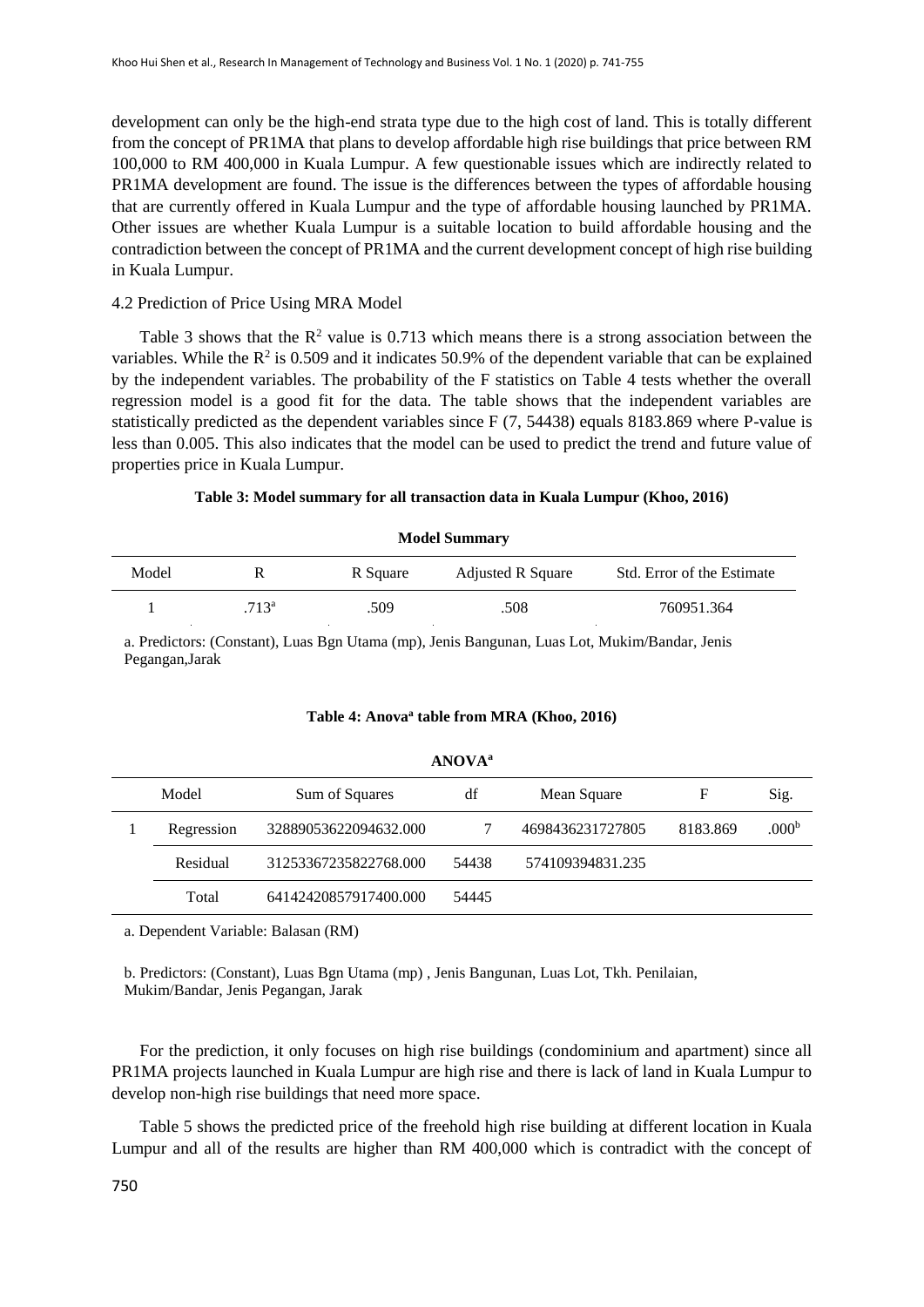PR1MA that wanted to developed house in urban area with selling price that 20% lower than the market price which is in between RM 100,000 to RM 400,000. This also indicates that it is very difficult for PR1MA to develop more freehold housing projects in Kuala Lumpur. Therefore, it is a need for PR1MA to look for land in sub-urban areas instead of urban areas to launch the project. The equation formed is as shown below:

 $Y = 365963.954 - 17788.084 X_2 - 6272.765 X_3 + 7.143 X_4 - 234578.064 X_5 + 32748.993 X_6 + 6204.451$  $X_7$ 

Where,  $X_1$  = Distance to CBD

| $\mathrm{X}_2$ | $=$ District/City     |
|----------------|-----------------------|
| $\mathrm{X}_3$ | $=$ Lot area          |
| $\rm X_4$      | $=$ Titles            |
| $\mathrm{X}_5$ | $=$ Types of property |
| $\rm X_6$      | $=$ Area of building  |
|                |                       |

| Table 5: Prediction the price of freehold high rise building in Kuala Lumpur (Khoo, 2016) |  |  |  |  |  |  |
|-------------------------------------------------------------------------------------------|--|--|--|--|--|--|
|-------------------------------------------------------------------------------------------|--|--|--|--|--|--|

| Distance to<br>$CBD$ (km) | District/<br>City | Lot area | <b>Titles</b> | Types of<br>Property | Area of<br><b>Building</b> | Predicted<br>Price (RM) |
|---------------------------|-------------------|----------|---------------|----------------------|----------------------------|-------------------------|
| 11.4                      | 1                 | 156.944  | 1             |                      | 124.395                    | 727900                  |
| 23.2                      | $\overline{2}$    | 156.944  | 1             | 1                    | 124.395                    | 511728                  |
| $\mathbf{0}$              | 3                 | 156.944  | 1             | 1                    | 124.395                    | 918139                  |
| 17.6                      | $\overline{4}$    | 156.944  | 1             | 1                    | 124.395                    | 598796                  |
| 13                        | 5                 | 156.944  | 1             | 1                    | 124.395                    | 674348                  |
| 14.2                      | 6                 | 156.944  | $\mathbf{1}$  | 1                    | 124.395                    | 646730                  |
| 20.6                      | 7                 | 156.944  | 1             | 1                    | 124.395                    | 526614                  |
| 8                         | 8                 | 156.944  | 1             | 1                    | 124.395                    | 744471                  |
| 15.3                      | 9                 | 156.944  | 1             | 1                    | 124.395                    | 608345                  |
| 12.6                      | 10                | 156.944  | 1             | 1                    | 124.395                    | 650100                  |
| 13.9                      | 11                | 156.944  | 1             | 1                    | 124.395                    | 620703                  |
| 15.1                      | 12                | 156.944  | 1             | 1                    | 124.395                    | 593084                  |

Table 6 shows the predicted price for high rise building when the land status is leasehold. It shows there are some locations still able to develop residential units at an affordable price which are in Bandar Baharu Sungai Besi, Bandar Petaling Jaya, Mukim Hulu Kelang, Mukim Petaling and Mukim Setapak. If PR1MA still insists on building affordable houses in Kuala Lumpur, they can take these locations into consideration if the land status is leasehold.

**Table 6: Prediction the price of leasehold high rise building in Kuala Lumpur (Khoo, 2016)**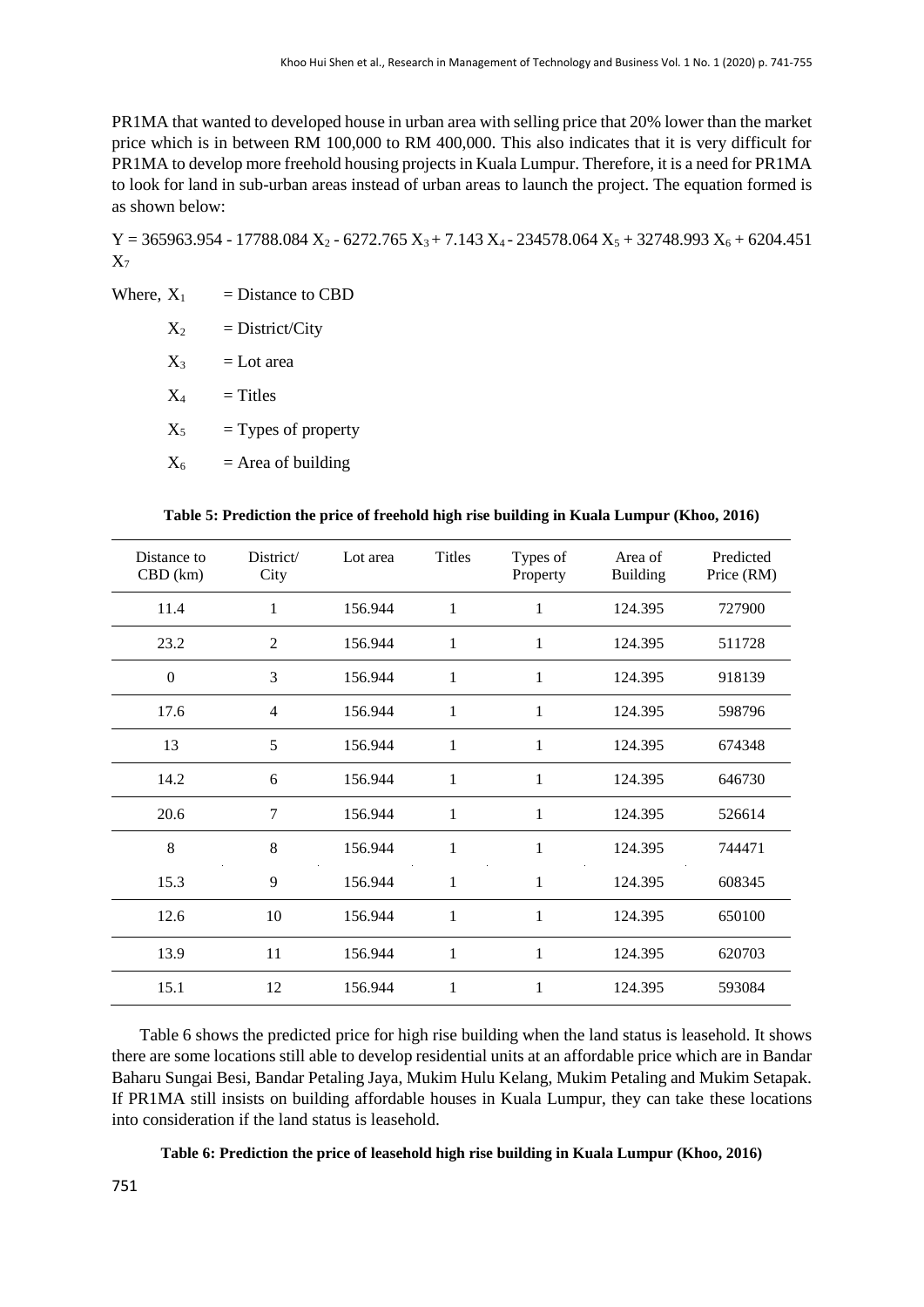| Distance to<br>$CBD$ (km) | District/<br>City | Lot area | Titles         | Types of<br>Property | Area of<br><b>Building</b> | Predicted<br>Price (RM) |
|---------------------------|-------------------|----------|----------------|----------------------|----------------------------|-------------------------|
| 11.4                      | 1                 | 156.944  | $\overline{2}$ | 1                    | 124.395                    | 493223                  |
| 23.2                      | $\overline{2}$    | 156.944  | $\overline{2}$ | 1                    | 124.395                    | 277050                  |
| $\theta$                  | 3                 | 156.944  | $\overline{2}$ | 1                    | 124.395                    | 683461                  |
| 17.6                      | $\overline{4}$    | 156.944  | $\overline{2}$ | 1                    | 124.395                    | 364118                  |
| 13                        | 5                 | 156.944  | $\overline{2}$ | 1                    | 124.395                    | 439670                  |
| 14.2                      | 6                 | 156.944  | $\overline{2}$ | 1                    | 124.395                    | 412052                  |
| 20.6                      | 7                 | 156.944  | $\overline{2}$ | 1                    | 124.395                    | 291936                  |
| 8                         | 8                 | 156.944  | $\overline{2}$ | 1                    | 124.395                    | 509792                  |
| 15.3                      | 9                 | 156.944  | $\overline{2}$ | 1                    | 124.395                    | 373667                  |
| 12.6                      | 10                | 156.944  | $\overline{2}$ | 1                    | 124.395                    | 415422                  |
| 13.9                      | 11                | 156.944  | $\overline{2}$ | 1                    | 124.395                    | 386024                  |
| 15.1                      | 12                | 156.944  | $\overline{2}$ | 1                    | 124.395                    | 358406                  |

#### 4.2 Analysis on Criteria on Housing in Kuala Lumpur and Under PR1MA

By using the results obtained from previous analysis, criteria for PR1MA and in Kuala Lumpur will be cross checked. Significantly, this will reveal the issues that might rise given the contradictory nature of housing criteria for both PR1MA and in Kuala Lumpur.

In order to do that, criteria of housing in Kuala Lumpur from previous analysis are gathered which includes the location of the houses transacted according to the building types. These housing criteria are then compared and analyzed to identify the challenges for PR1MA to develop houses in Kuala Lumpur. Table 7 and Table 8 show the housing criteria for both PR1MA and in Kuala Lumpur. There are three general criteria for PR1MA housing in Kuala Lumpur. The criteria include property type, price and location. All three criteria are related to each other and analysed and compared to identify the challenges occurred in PR1MA housing, especially in Kuala Lumpur.

More than 50% of the high rise building in Kuala Lumpur exceeds RM 400,000. Obviously, houses with price range less than RM 100,000 is limited in Kuala Lumpur, which makes it harder for PR1MA to build affordable houses especially in CBD areas. Even though most PR1MA projects in Kuala Lumpur are targeting to launch with a starting price as much as RM 243,000, it is still hard for PR1MA to build affordable houses in CBD areas as they would have wanted to in the first place. PR1MA believes that location is paramount to the project and the corporation doesn"t want the purchaser to be put far away from the city (Bernama, 2016) because this will cost them more on transportation costs (Lip Sean and Teck Hong, 2014).

#### **Table 7: Criteria of PR1MA housing in Kuala Lumpur (Khoo, 2016)**

| <b>Criteria of PR1MA</b> | <b>Details</b> |
|--------------------------|----------------|
| <b>Housing in Kuala</b>  |                |
| Lumpur                   |                |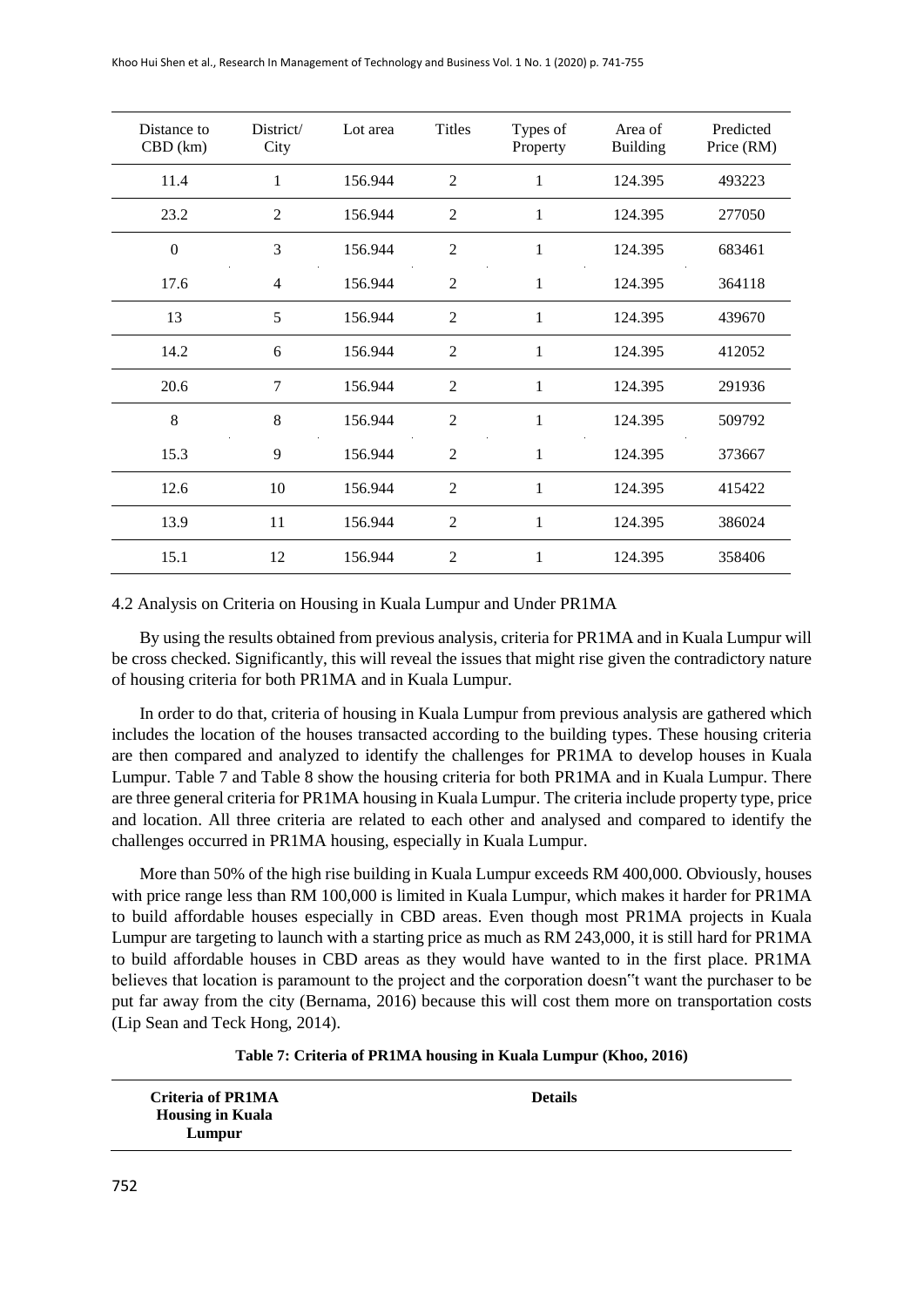| Property type | · All projects launched in Kuala Lumpur are high rise buildings.                                                               |
|---------------|--------------------------------------------------------------------------------------------------------------------------------|
| Price         | $\cdot$ The price is between RM 100,000 to RM 400,000<br>The price of project launched in Kuala Lumpur starting from RM243,000 |
| Location      | The projects are launched in Mukim Cheras, Mukim Sg. Pencala and<br>Bandar Kuala Lumpur.                                       |

| Table 8: Criteria of housing in Kuala Lumpur (Khoo, 2016) |  |
|-----------------------------------------------------------|--|
|-----------------------------------------------------------|--|

| <b>Criteria of Housing</b><br>in Kuala Lumpur | <b>Details</b>                                                                                                                                                                                                                                                                                                                                                                                                                                                                                                                                                                                                                      |  |
|-----------------------------------------------|-------------------------------------------------------------------------------------------------------------------------------------------------------------------------------------------------------------------------------------------------------------------------------------------------------------------------------------------------------------------------------------------------------------------------------------------------------------------------------------------------------------------------------------------------------------------------------------------------------------------------------------|--|
| Property type                                 | · There are different properties been developed in Kuala Lumpur<br>$\cdot$ 62% percent are high rise building                                                                                                                                                                                                                                                                                                                                                                                                                                                                                                                       |  |
| Price                                         | · The amount of property that is priced lower than RM 100,000 is limited.<br>Non-high rise buildings are more affordable than high rise buildings.<br>More than 50% of high rise buildings are greater than RM 400,000.                                                                                                                                                                                                                                                                                                                                                                                                             |  |
| Location                                      | . There are more high rise building in CBD area as compared to non-high rise<br>building<br>Non-high rise building are built at district that surrounded the CBD and there is<br>only a small amount in CBD area<br>. For high rise building, most of the transaction happened in Mukim Batu followed<br>by Mukim Kuala Lumpur and Mukim Petaling<br>· While for non-high rise building, most of the transaction happened in Mukim<br>Petaling followed by Mukim Batu and Mukim Kuala Lumpur<br>Therefore, development of residential unit in Kuala Lumpur is more focused on<br>Mukim Batu, Mukim Kuala Lumpur and Mukim Petaling. |  |

The previous prediction shows that all the locations in Kuala Lumpur are actually not suitable to develop PR1MA housing since the predicted prices are all higher than RM 400,000 which is totally different from the price range of PR1MA housing. The only similarity between these two is both of the developments are focusing on high rise buildings since Kuala Lumpur has insufficient land. Hence, it is tougher for PR1MA to launch affordable housing projects in urban areas since developers are unable to profit lucrative revenue with lower margin as supported by Saieed (2016). This could cause the PR1MA housing projects in Kuala Lumpur to halt or at least be postponed until a firm solution is made.

Table 9 shows the summary of comparison between the criteria of the housing in Kuala Lumpur and under PR1MA. From the analysis, it can be summarized that the concept of development of housing in Kuala Lumpur nowadays are more towards high end and luxurious which cause the price of the property increase and most of them are greater than RM400,000. While the concept of PR1MA housing is focused on affordable housing for the middle income household.

|  | Table 9: Comparison between criteria of Kuala Lumpur and PR1MA housing (Khoo, 2016) |  |
|--|-------------------------------------------------------------------------------------|--|
|  |                                                                                     |  |

| <b>Criteria of KL Housing</b>                                                | <b>Criteria of PR1MA Housing</b>               |            |
|------------------------------------------------------------------------------|------------------------------------------------|------------|
| High end and luxurious                                                       | Affordable                                     |            |
| Most of them are greater than RM 400,000                                     | RM 100,000 to RM 400,000                       |            |
| Development can only be high-end strata<br>type due to the high cost of land | Focus on high rise building in Kuala<br>Lumpur | $\sqrt{ }$ |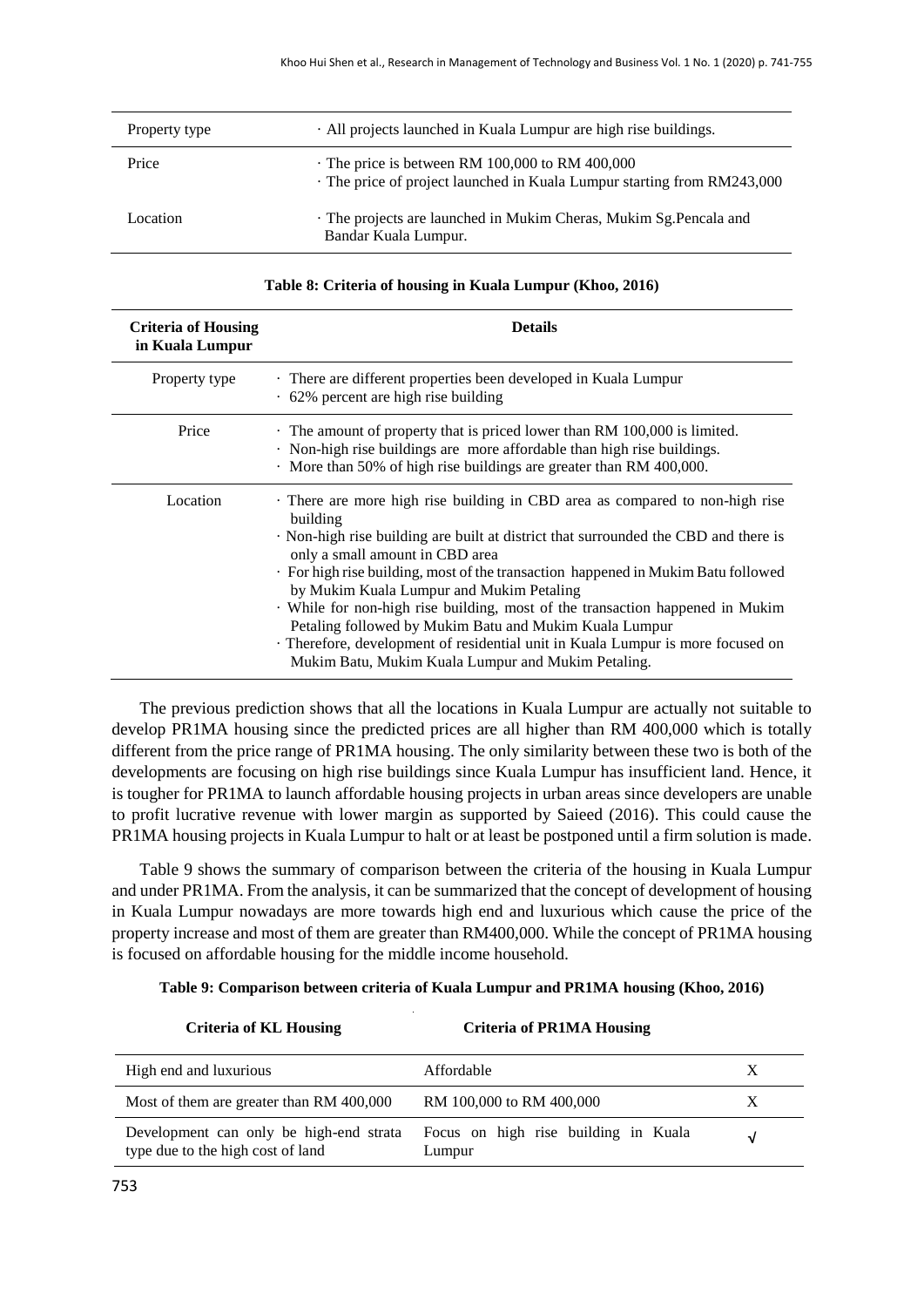Development more focus on Mukim Batu, Mukim Kuala Lumpur and Mukim Petaling

Project launched in CBD, Mukim Cheras, Mukim Sg. Penchala (Damansara) which have predicted price higher than RM 400,000

X

#### **5. Discussion and Conclusion**

From the analysis, it shows that there is more high-rise building as compared to non-high rise buildings in the CBD area. This is because there is insufficient land in the city centre to develop nonhigh rise buildings that need more space as compared to the high rise building. Other than this, the nonhigh rise building is more affordable than the high rise building in Kuala Lumpur due to the location and distance to CBD. The development of MRT, LRT and highway systems that can decrease the commuting time is one of the factors that non-high rise building is far from the city centre which makes it more affordable.

The analysis also shows that there is a limited supply of affordable high rise buildings that is lower than RM 400,000 because nowadays the developers tend to develop or design small developments classified luxury high-end condominiums in Kuala Lumpur. Other than this, it is a very challenging task for PR1MA to build affordable houses in Kuala Lumpur from the results from the prediction since the predicted price for all locations are more than RM 400,000 which is different from the price range of PR1MA. But if PR1MA still insists to build affordable housing in Kuala Lumpur, there are still few possible locations to develop PR1MA housing such as Bandar Baharu Sungai Besi, Bandar Petaling Jaya, Mukim Hulu Kelang, Mukim Petaling and Mukim Setapak but with a condition that the land status is leasehold.

As conclusion, most of the criteria of PR1MA housing in Kuala Lumpur don't meet the criteria of housing in Kuala Lumpur in terms of price, location, distance to CBD and concept of residential development which be the issues and challenges for PR1MA development that cause slow delivery other than slow approval from the local authority during the development process at the predevelopment phase.

#### **Acknowledgement**

The authors would like to thank the Faculty of Technology Management and Business, Universiti Tun Hussein Onn Malaysia for its support.

#### **References**

- Abdullah, A. A., Harun, Z., & Abdul Rahman, H. (2011). Planning Process of Development Project in the Malaysian Context : A Crucial Brief Overview, *1*(2), 74–81.
- Aziz, W. N. A. W. A., Hanif, N. R., & Singaravello, K. (2011). Affordable Housing Within the Middle Income Households in Malaysia: Challenge to Enter Homeownership. *Australian Journal of Basic & Applied Sciences*, *5*(8), 258–267.
- Baqutaya, S., Ariffin, a. S., & Raji, F. (2016). Affordable Housing Policy: Issues and Challenges among Middle-Income Groups. *International Journal of Social Science and Humanity*, *6*(6), 433–436.
- Bash, E. (2015). Locational, Neighborhood, Structural and Socio-Cultural Attributes of Housing in Homeownership Decisions. *PhD Proposal*, *1*.
- Bernama (2016). PR1MA's Affordable Homes In Nusantara Prima Project Oversubscribed By Six Times. *Bernama Property*. Retrieved May 3, 2016, from http://property.bernama.com/detail.php?id=926323
- Chor, C. H. (2012). Enabling Collaborative Partnerships Between All Stakeholders To Capitalise On The Recent Surge In Affordable Housing. Retrieved April 1,